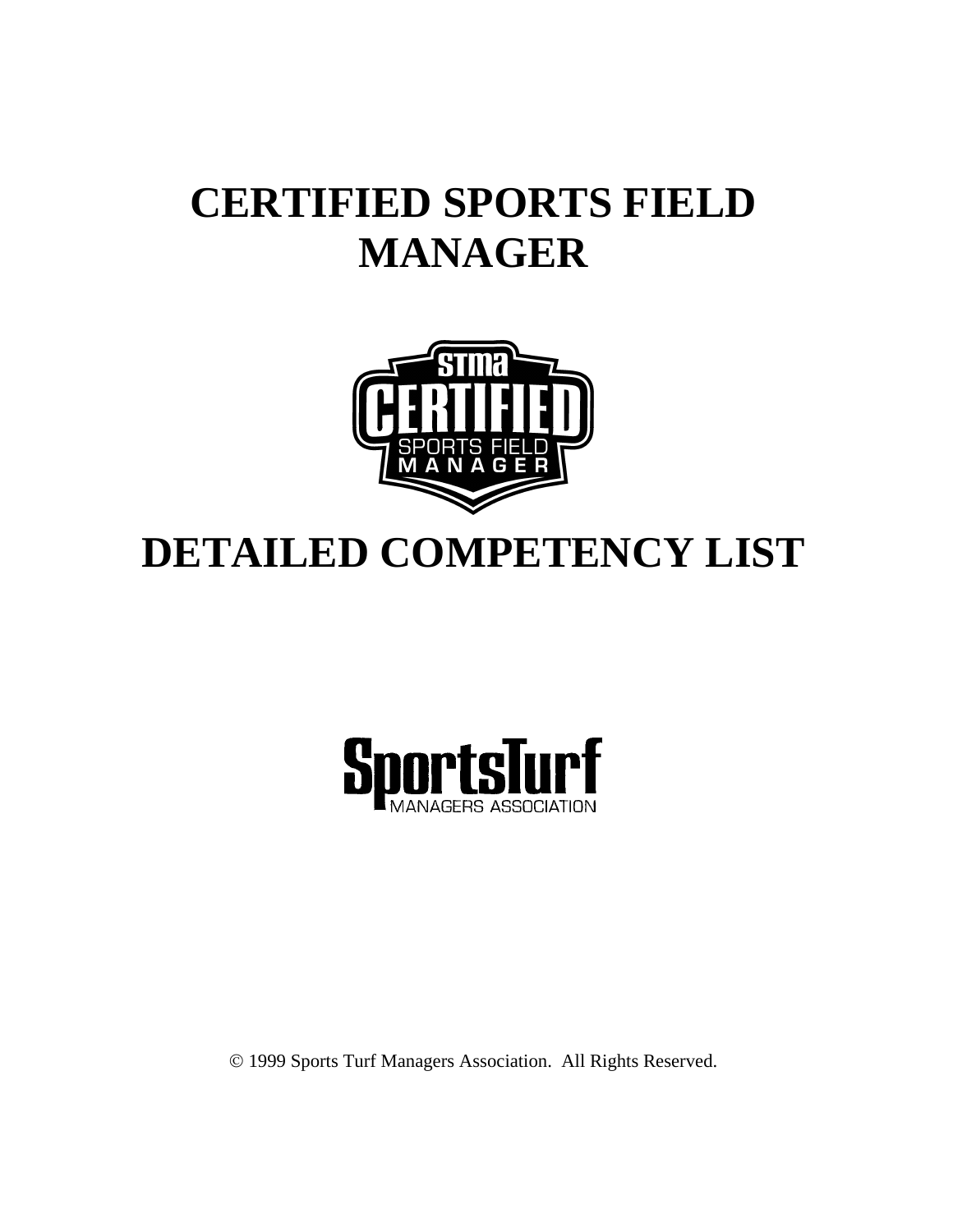# **AGRONOMICS AGRONOMICS -- HORTICULTURAL CALCULATIONS**

In order to qualify for the designation of Certified Sports Field Manager (CSFM), you should be able to:

Perform area calculations for geometric configurations used in sports fields.

Calculate conversions between metric and English measurement systems given the

formulas.

Calculate application rates for a given area.

Calculate application rates in pounds or ounces of a.i. (active ingredient) or pounds or

ounces of product per unit area.

Perform volume calculations for topdressing materials, skinned area clay mixes or other

products used in sports field management.

Calibrate liquid and dry material application equipment.

# **AGRONOMICS – FIELD DESIGN AND CONSTRUCTION**

In order to qualify for the designation of Certified Sports Field Manager (CSFM), you should be able to:

Understand the fundamentals of site assessment.

Be knowledgeable in specification development including reading and understanding plans

and specifications, layout, site preparation, drainage, irrigation systems, rootzone mix,

turfgrass establishment.

Understand the fundamentals of construction procedures, project management and quality control.

Know how to plan and implement a field management program for the establishment phase of the sports field.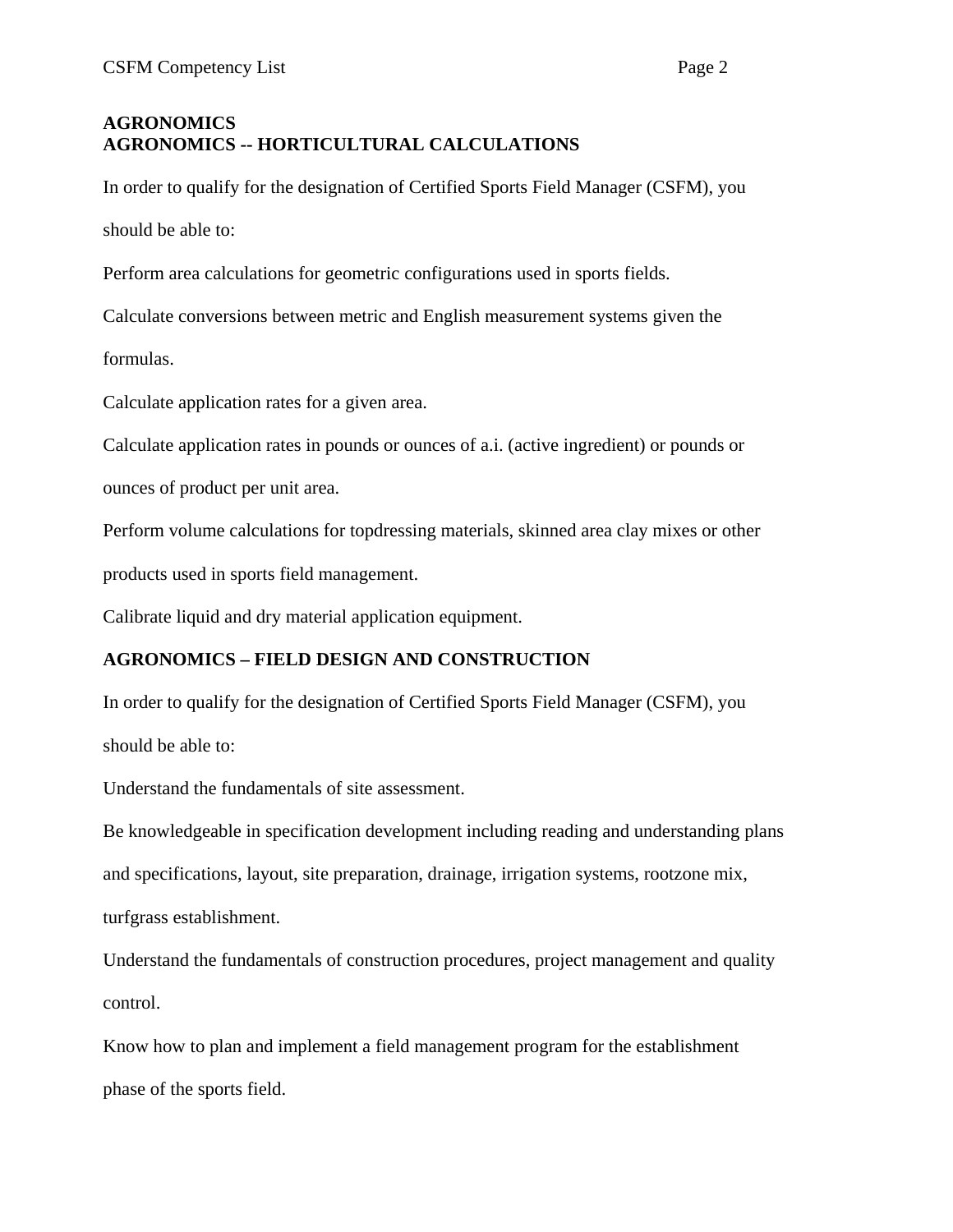## **AGRONOMICS – SOILS**

In order to qualify for the designation of Certified Sports Field Manager (CSFM), you should be able to:

Understand soil formation, soil profiles and soil classifications as they relate to sports field management.

Understand and have a working knowledge of soil physical properties i.e. texture, structure, aggregation, bulk density, porosity, drainage, water relationships and modification.

Understand and have a working knowledge of soil chemical properties, i.e. soil acidity/alkalinity, cation exchange capacity, salt concentrations, phytotoxic contaminants and nutrient availability.

Understand the physical, chemical and biological characteristics of soils and their influence on turfgrass growth.

Be knowledgeable in the evaluation of soil conditions with respect to suitability for athletic fields.

Be knowledgeable in determining appropriate soil sampling and analytical procedures and interpreting laboratory results.

Understand the characteristics of native soil, modified soil and sand based root zones.

Understand the properties and uses of various soil amendments.

Be knowledgeable in the interpretation of soil analysis results.

Be able to demonstrate the ability to develop a plan of action to improve field drainage.

# **AGRONOMICS - TURFGRASS MORPHOLOGY, GROWTH, AND**

## **PHYSIOLOGY**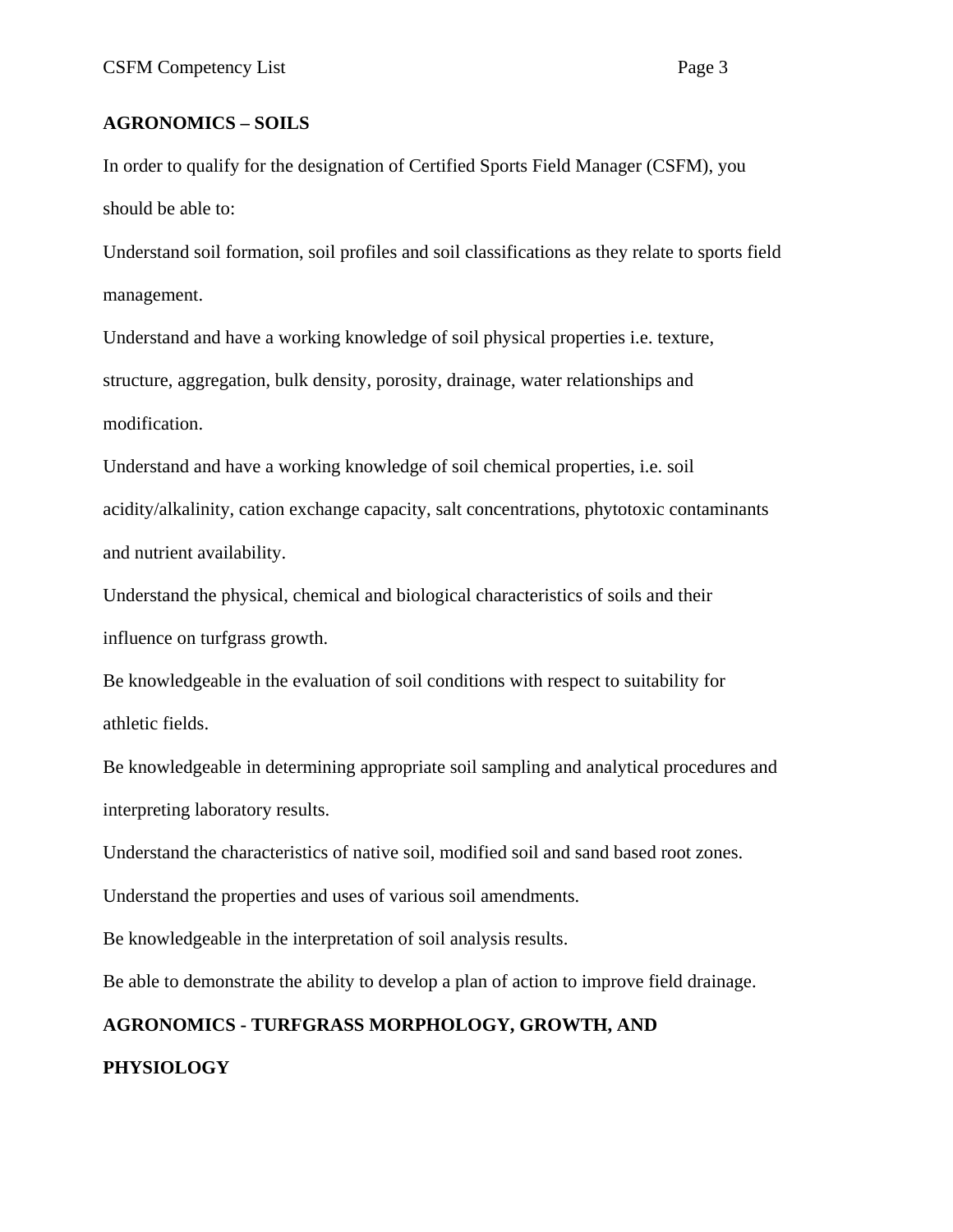In order to qualify for the designation of Certified Sports Field Manager (CSFM), you should be able to:

Understand turfgrass morphology - roots, shoots, crown, inflorescence, seed characteristics and function.

Understand the difference between cool season and warm season turfgrasses, their seasonal growth patterns and environmental adaptability.

Understand and describe the plant growth process in terms of photosynthesis, water,

nutrients, carbohydrates, chlorophyll, oxygen and carbon dioxide.

Understand the developmental growth stages of turfgrasses (vegetative and floral) and how to manage each for maximum performance on sports turf.

Know how turfgrass plants respond to edaphic, biotic and environmental factors.

Understand turfgrass plant metabolism.

### **AGRONOMICS - TURFGRASS SELECTION, IDENTIFICATION AND**

#### **ESTABLISHMENT**

In order to qualify for the designation of Certified Sports Field Manager (CSFM), you should be able to:

Identify major turfgrass species by differentiating the morphological characteristics. Identify the regional climatic zones of the U.S. and which turfgrass species are best adapted to those zones.

Understand the basics of the selection of turfgrasses for sports field use based on the adaptability of the turfgrass species and cultivars in various agronomic and climatic conditions.

Understand the principles of the formulations of blends and/or mixtures of turfgrasses.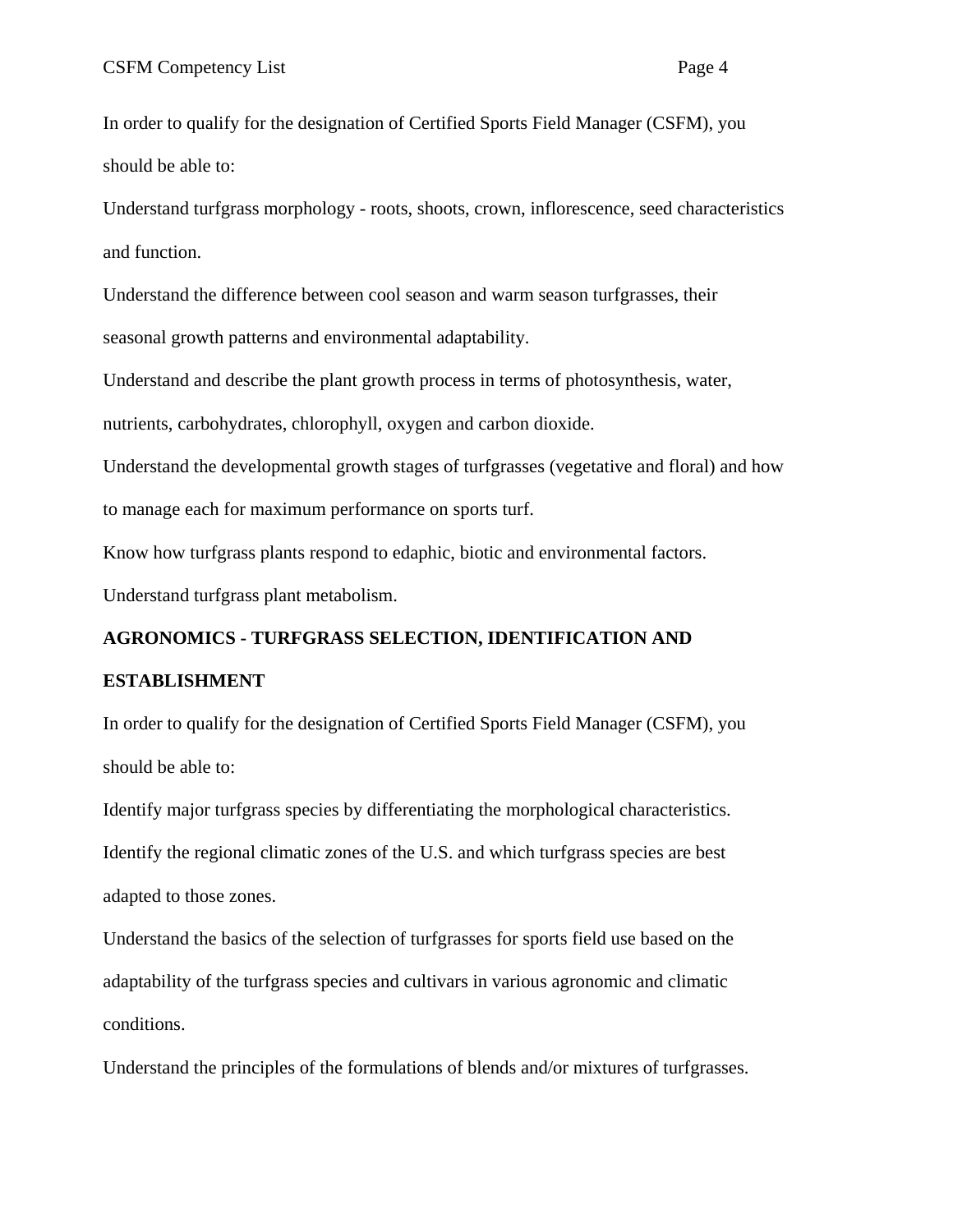Select turfgrass species/cultivars best adapted for athletic fields based upon various management intensities and budgetary restrictions.

Understand the planning and implementation of both site and soil preparation plans for turfgrass establishment and sustained growth.

Understand the different seeding techniques and be able to choose the proper one for various conditions.

Understand vegetative turfgrass establishment via sprigs, stolons and sod and the various techniques used in each.

Develop pre-plant and post-plant fertility programs for various methods of turfgrass establishment, species and climates.

Possess a working knowledge of transition zone turfgrass management and the specific problems it presents in terms of species/cultivar selection, establishment and maintenance.

#### **AGRONOMICS - WATER MANAGEMENT**

In order to qualify for the designation of Certified Sports Field Manager (CSFM), you should be able to:

Understand the effects of over-watering on the physiology of warm and cool season turfgrasses.

Evaluate irrigation needs by both visual and mechanical means and understand the importance of proper irrigation system design to achieve efficient and uniform distribution of water.

Understand the relationship between water and soil physical properties.

Have a working knowledge of a soil's water holding capacity as defined by field capacity,

perched water table and hygroscopic water.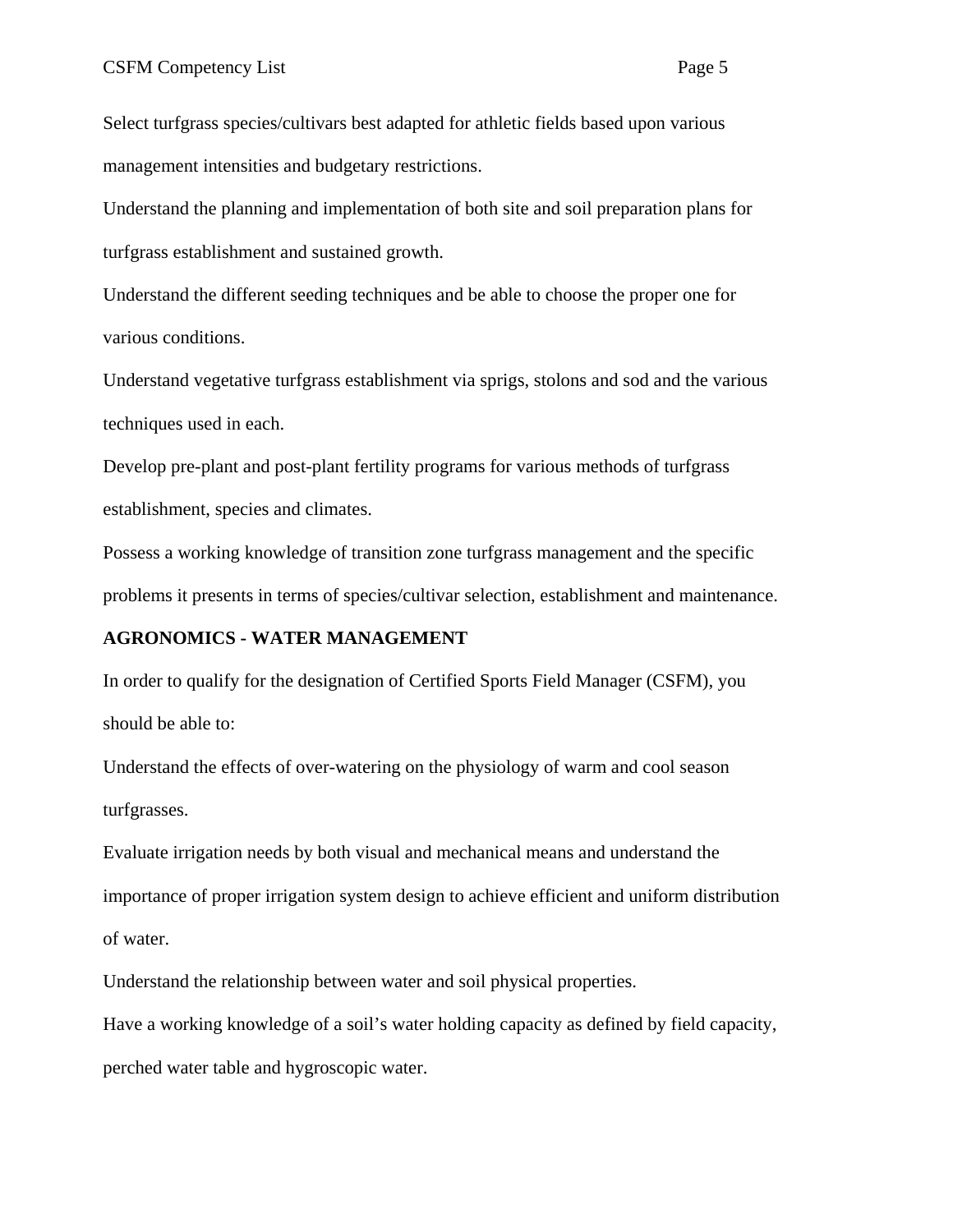Understand the relationship between sand particle sizing and water holding capacity in a sand based field.

Interpret soil water quality test reports.

Describe several methods that can be used to improve surface and sub-surface drainage and give the advantages and disadvantages of each.

Determine soil moisture stress conditions based upon a visual assessment of soil moisture and turfgrass conditions.

Understand evapotranspiration (ET) and the factors which influence it.

Understand the importance and necessity of water quality and water conservation.

Develop and utilize a water management program based upon the physical characteristics

of the soil, turfgrass conditions, climatic conditions and playability of the field.

Understand the principles of irrigation and be equipped to plan and implement a

comprehensive irrigation program.

Understand the basics of irrigation system hydraulics and precipitation rates.

Develop an irrigation schedule based on evapotranspiration.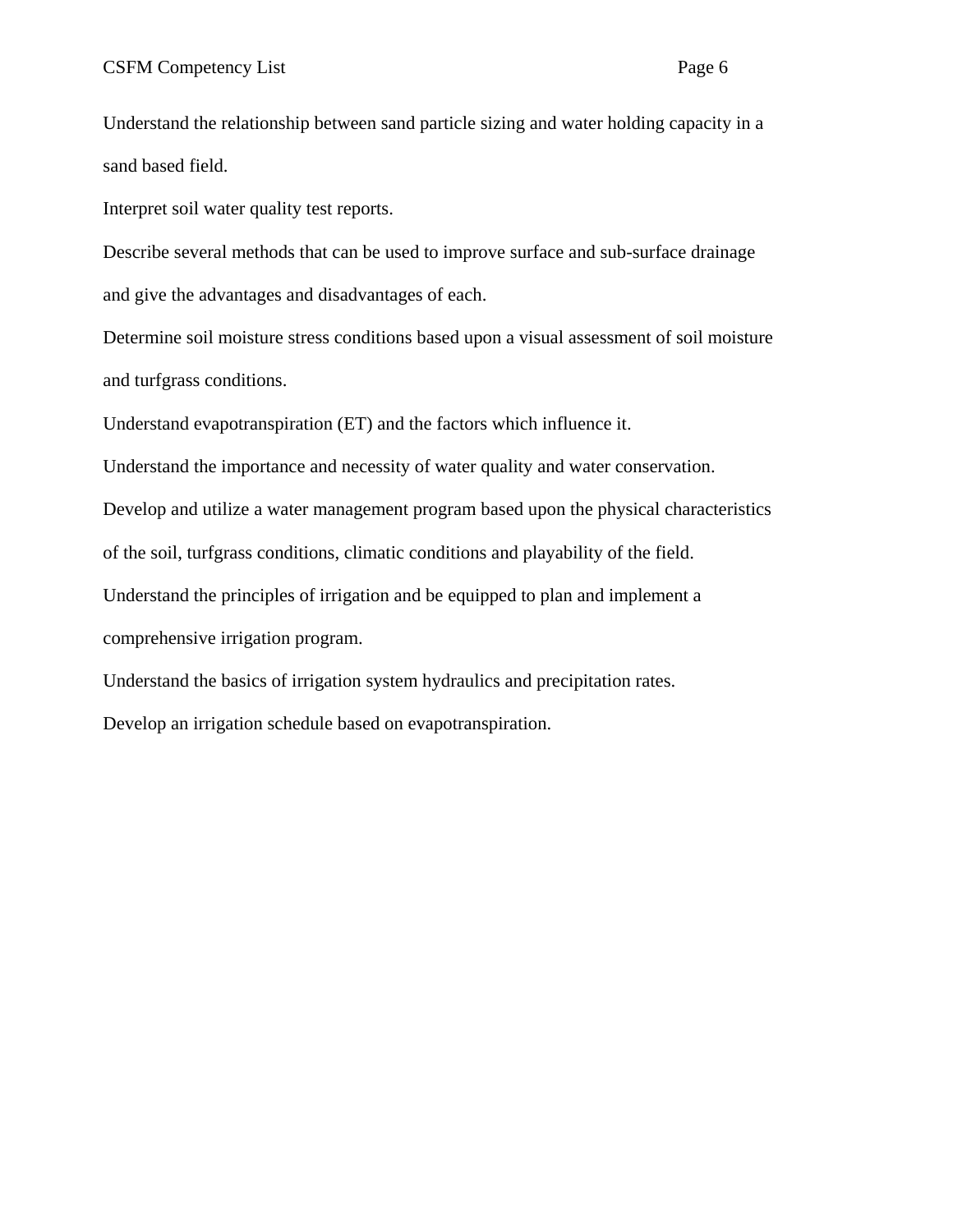### **AGRONOMICS - CULTURAL PRACTICES (FERTILIZATION/NUTRITION)**

In order to qualify for the designation of Certified Sports Field Manager (CSFM), you should be able to:

Understand turfgrass nutrition requirements and the effects of excesses and deficiencies on turfgrass growth.

Know the mineral elements essential for turfgrass growth, their sources and their relative requirements by species (major, secondary, minor).

Utilize the techniques of soil testing, tissue testing and visual observation of turfgrass

color, growth, and performance to guide the development of a fertilization program.

Understand the components of a fertilizer label, fertilizer formulations, ratios, and analysis and how to calculate the nutrients applied by a specific rate on a specified area.

Have a working knowledge of quickly available and slowly available sources of nutrients.

Know the most effective time of fertilizer applications to sports turf based upon field use, predicted damage and turfgrass species.

Understand turfgrass response to applied nutrients as influenced by air and soil temperatures.

Know the different application techniques available for effective and uniform distribution. Compare the value of fertilizer formulations based upon nutritive value.

Understand development and implementation of a comprehensive fertilization program. Understand the relationship between nutrient availability, application rate, method and timing upon potential contamination of ground or surface water.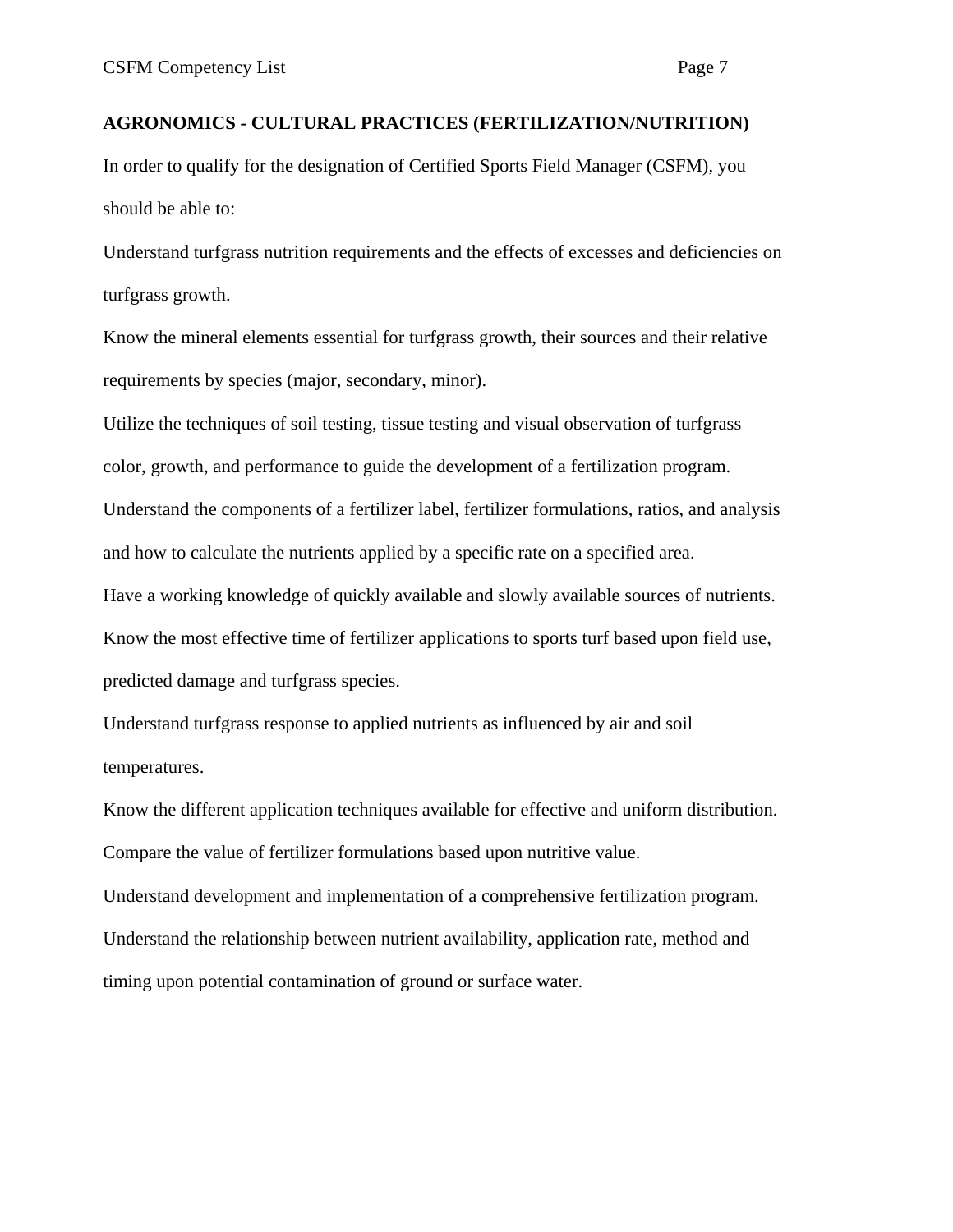## **AGRONOMICS - CULTURAL PRACTICES (CULTIVATION)**

In order to qualify for the designation of Certified Sports Field Manager (CSFM), you should be able to:

Understand soil compaction - its causes, its effects on the physical properties of soils and its effects on turfgrass growth.

Know the different methods and techniques of cultivation, including the types of

equipment and techniques used and the advantages and disadvantages of each.

Understand the effects of cultivation on the physical properties of soil and turfgrass

growth.

Determine the most appropriate time and frequency of cultivation from both a scheduling and turfgrass health standpoint.

Determine the most appropriate treatments in conjunction with cultivation, such as core

removal, dragging, topdressing, irrigation, fertilization, seeding, etc.

Understand the effect of core aerification upon air and water exchange, thatch decomposition, soil layering, and rooting.

# **PEST MANAGEMENT - IPM, CULTURAL, PESTICIDES**

## **PEST MANAGEMENT – WEEDS**

In order to qualify for the designation of Certified Sports Field Manager (CSFM), you should be able to:

Identify weeds (grasses, sedges and broadleaves) and understand their growth cycles in both cool season and warm season grasses.

Understand climatic conditions and management practices which may influence weed development.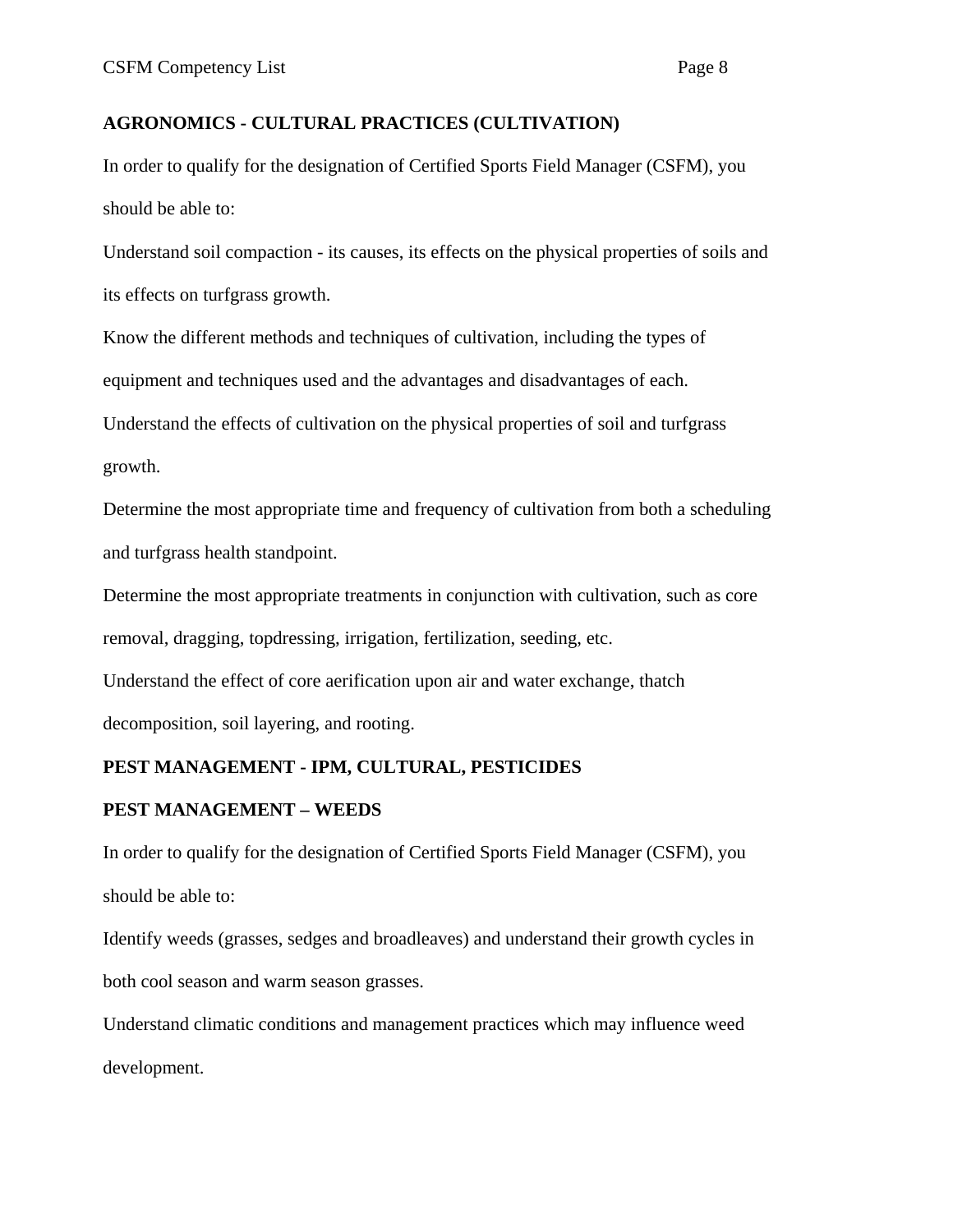Understand the most vulnerable period of control of the major weed species.

Determine the best strategies for weed control based upon IPM methodologies including cultural, biological, and herbicidal.

Develop a weed control strategy for athletic fields that require continuous overseeding.

Develop threshold limits, beyond which, control strategies must be implemented.

Have a basic understanding of herbicides, i.e. contact versus systemic, pre- versus post-, selective versus non-selective.

#### **PEST MANAGEMENT – INSECTS**

In order to qualify for the designation of Certified Sports Field Manager (CSFM), you should be able to:

Identify major turfgrass insect pests, understand their life cycles, and diagnose resulting turfgrass damage of both warm season and cool season turfgrasses.

Understand climatic conditions and management practices which may influence insect pest infestations.

Determine the best strategies for insect control based upon IPM methodologies, including cultural, biological, and insecticidal.

Understand the most vulnerable period of control of the major insect species.

Develop threshold limits, beyond which, control strategies must be implemented.

Have a basic understanding of insecticides, i.e. contact versus systemic, preventative versus curative.

#### **PEST MANAGEMENT – DISEASES**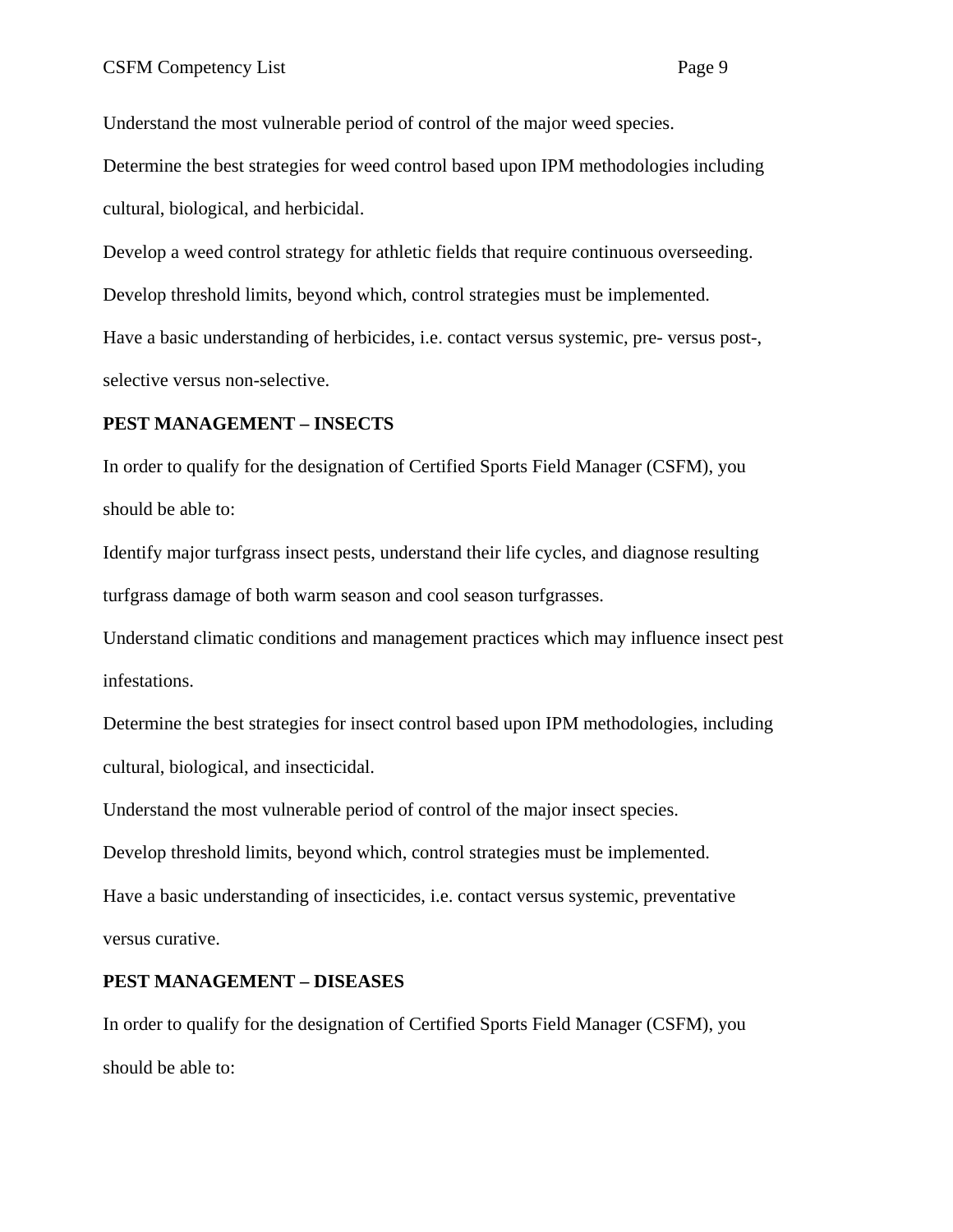Identify the major turfgrass diseases, understand their life cycles, and diagnose resulting turfgrass damage of warm season and cool season turfgrasses.

Understand climatic conditions and management practices which may influence disease development.

Determine the best strategies for disease control based upon IPM methodologies, including cultural, biological, and fungicidal.

Understand the concept of fungicide resistance and develop strategies to prevent it.

Diagnose the difference between biotic and abiotic diseases and develop control strategies for each.

Develop threshold limits, beyond which, control strategies must be implemented.

Have a basic understanding of fungicides, i.e. contact versus systemic, preventative versus curative.

#### **PEST MANAGEMENT - CULTURAL CONTROLS**

In order to qualify for the designation of Certified Sports Field Manager (CSFM), you should be able to:

Understand and have a working knowledge of the importance of water management in the control of certain pests.

Develop a cultural control program for pests based upon resistance of certain turfgrass species and cultivars.

Understand the effect of mowing on turfgrasses, including mowing heights, species tolerance, frequency, clippings and quality of cut and its relationship to pest management.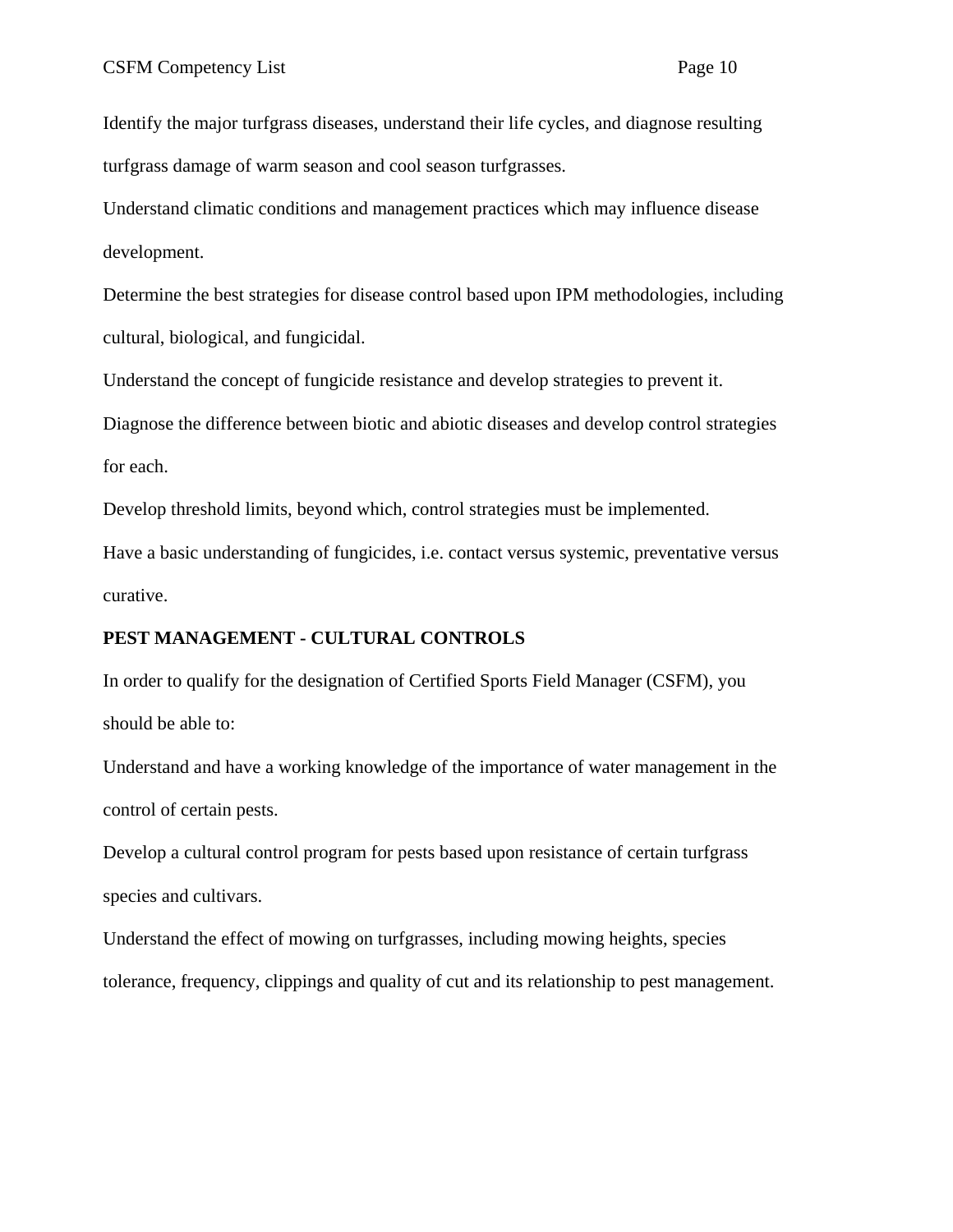## **PEST MANAGEMENT – PESTICIDES**

In order to qualify for the designation of Certified Sports Field Manager (CSFM), you should be able to:

Understand the importance and legal ramifications of reading and following pesticide labeling.

Know the requirements for proper storage, disposal, posting and record keeping.

Understand the potential environmental effects of pesticides.

Identify the various pesticide physical formulations such as emulsifiable concentrate,

flowable, water soluble packet, granular, etc.

Interpret label instructions for personal protective equipment necessary for pesticide use and be able to use the equipment properly.

## **PEST MANAGEMENT – IPM**

In order to qualify for the designation of Certified Sports Field Manager (CSFM), you should be able to:

Define the components of IPM.

Set thresholds for various pests based upon expectations for field quality and use.

Include IPM techniques in the overall sports field management plan.

# **ADMINISTRATION**

## **ADMINISTRATION – BUDGETING**

In order to qualify for the designation of Certified Sports Field Manager (CSFM), you should be able to:

Define budgeting as it relates to the sports turf industry.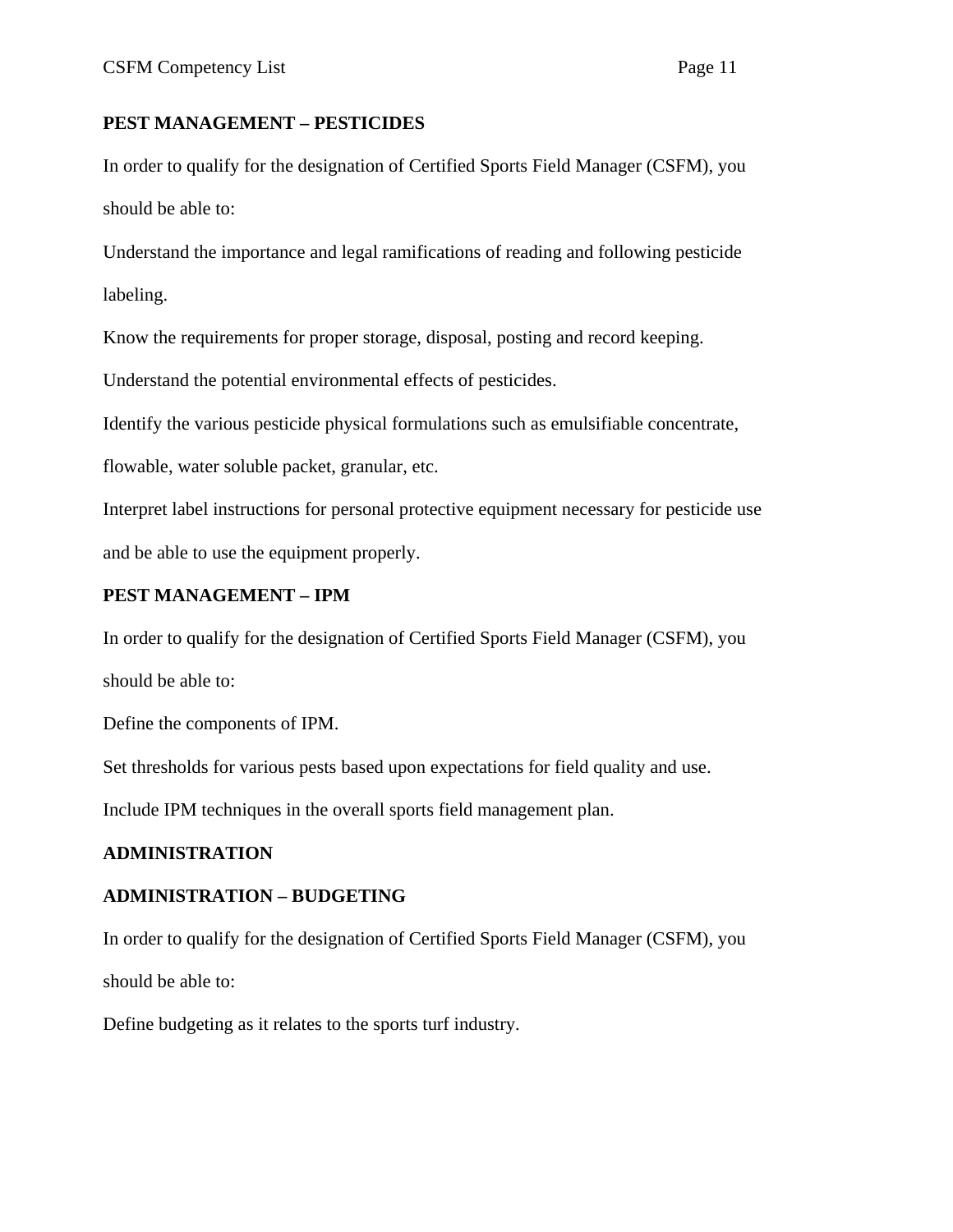Understand the criteria of budget, raw materials, labor and equipment availability in sports field maintenance.

Understand the role communication (both verbal and written) plays in the budgeting process and the setting of expectations.

Know the three primary types of budgets, how they differ and the primary use of each.

Understand the concept of "line items" and how they are used in the budgetary process.

Develop bid specifications for capital equipment and capital project budgets.

## **ADMINISTRATION – COMMUNICATION**

In order to qualify for the designation of Certified Sports Field Manager (CSFM), you should be able to:

Understand the three effective components of communication: words, tone and non-verbal.

Know the speaker's responsibilities when communicating.

Know the listener's responsibilities when communicating.

Understand and be able to state the difference between hearing and listening.

Know how to minimize miscommunications.

Know how to use and interpret non-verbal communication.

Know the difference between open ended questions and closed questions and when each is appropriate.

Know how to use "tone of voice" to communicate.

## **ADMINISTRATION - SUPERVISION/PERSONNEL MANAGEMENT**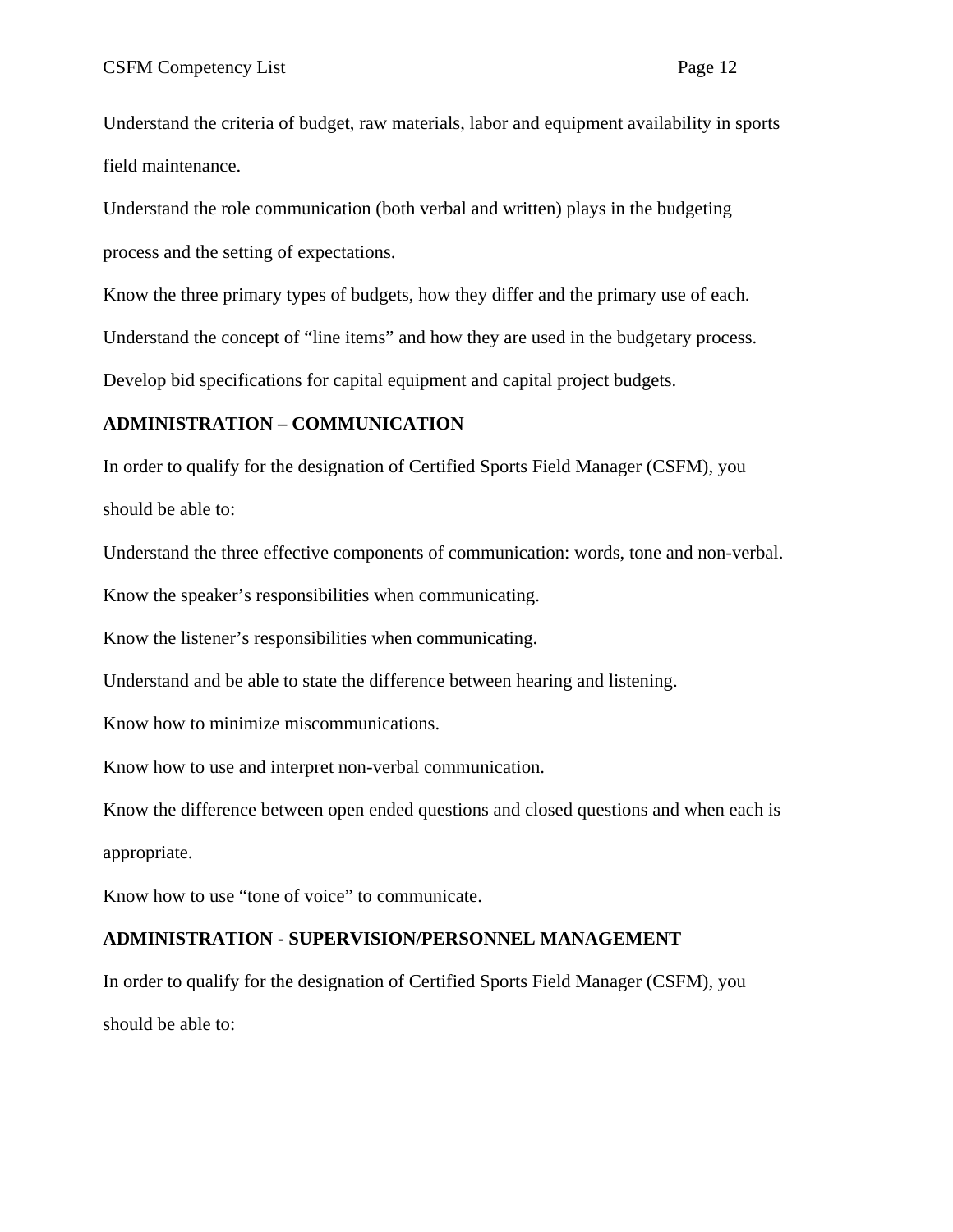Know how leadership and motivational skills are incorporated in personnel management.

Understand supervisory types, motivational theories, and motivational climate.

Understand time management and utilize it in planning, eliminating time wasting and setting priorities.

Understand the concepts of team building - team leadership; advantages of teams; team building; trust in teams.

Understand the nature of conflict and be proficient in conflict management, minimizing conflict and instituting a progressive discipline program.

Understand the process of performance management including the performance management cycle, performance review, setting job expectations, documentation and rewards and discipline programs.

#### **ADMINISTRATION - SAFETY/COMPLIANCE/FIRST AID**

In order to qualify for the designation of Certified Sports Field Manager (CSFM), you should be able to:

Understand employee health requirements and develop an employee physical examination and health evaluation program to ensure adequate physical condition to function safely on the job.

Understand the need for a drug-free job site and plan and implement a drug and alcohol testing program.

Understand the components of an Emergency Action Plan and be able to develop such a plan that addresses all relevant categories of emergencies, defines the responsibility of everyone who may be involved and provides adequate posting, training, equipment, tools and supplies to implement the plan if necessary.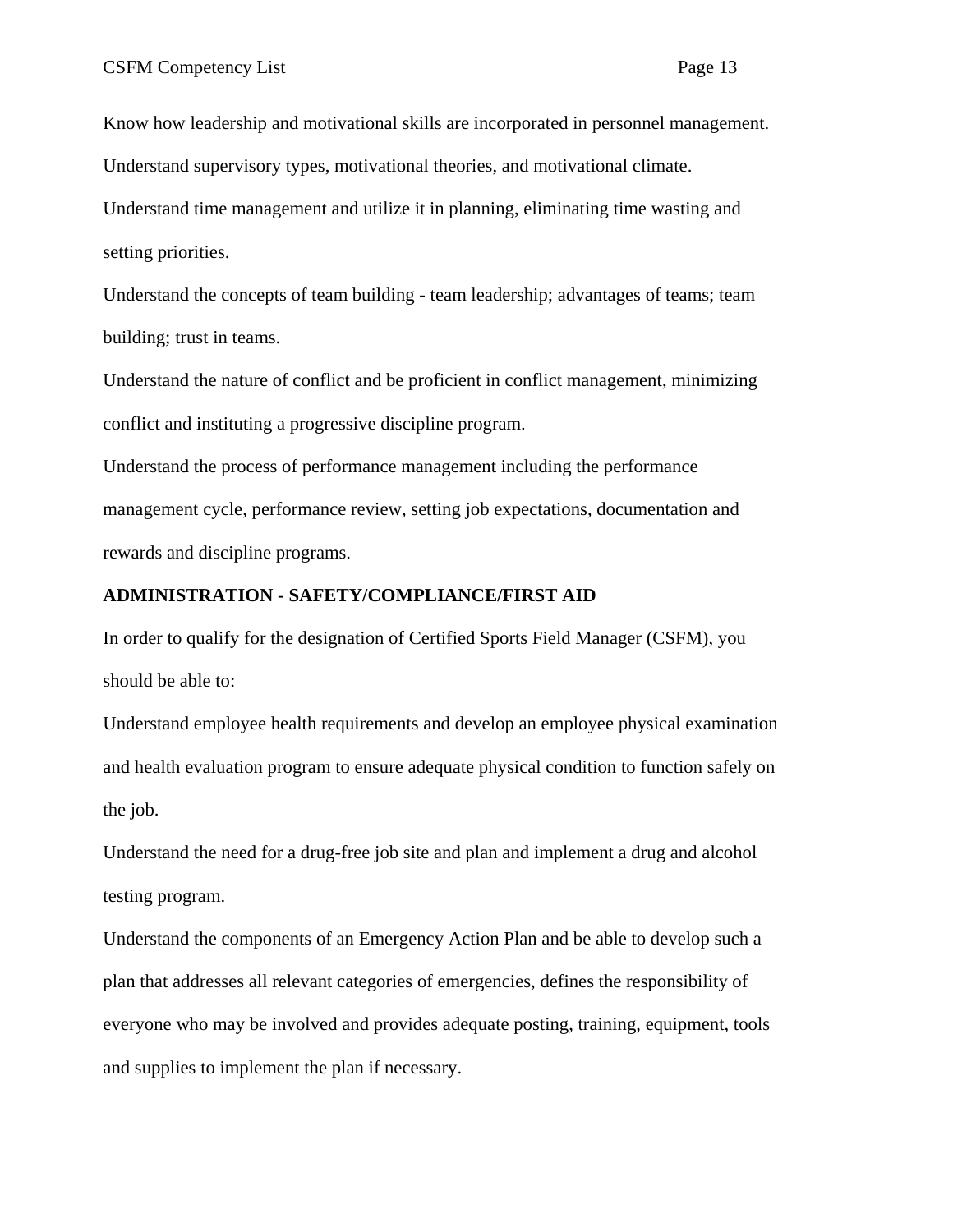Understand the need for a comprehensive follow-up program to the Emergency Action Plan and be able to develop such a program.

Understand the components of a comprehensive site evaluation, condition reporting and action plan to insure a safe working environment and facility use environment and be able to develop and implement a plan to insure both.

Understand the components of an equipment inspection program to insure safe and proper operating conditions and be able to develop and implement such a program.

Understand the components of an employee equipment operational and safety training program, including the need for providing and requiring the use of appropriate protective equipment, and be able to develop and implement such a program.

Understand the need for adequate employee health and safety provisions during seasonal weather extremes and be able to develop and implement a plan to insure such provisions are available and used.

#### **SPORTS SPECIFIC**

#### **SPORTS SPECIFIC - GENERAL KNOWLEDGE**

In order to qualify for the designation of Certified Sports Field Manager (CSFM), you should be able to:

Identify the appropriate governing body for the rules of the game and field layout.

Understand the concepts of smoothness, hardness, turfgrass cover and footing, how they are measured, and how they contribute to sports field quality.

Know when and how many non-sport events can be held on a particular field and the different protection systems available.

Select appropriate tools and equipment for proper sports field maintenance.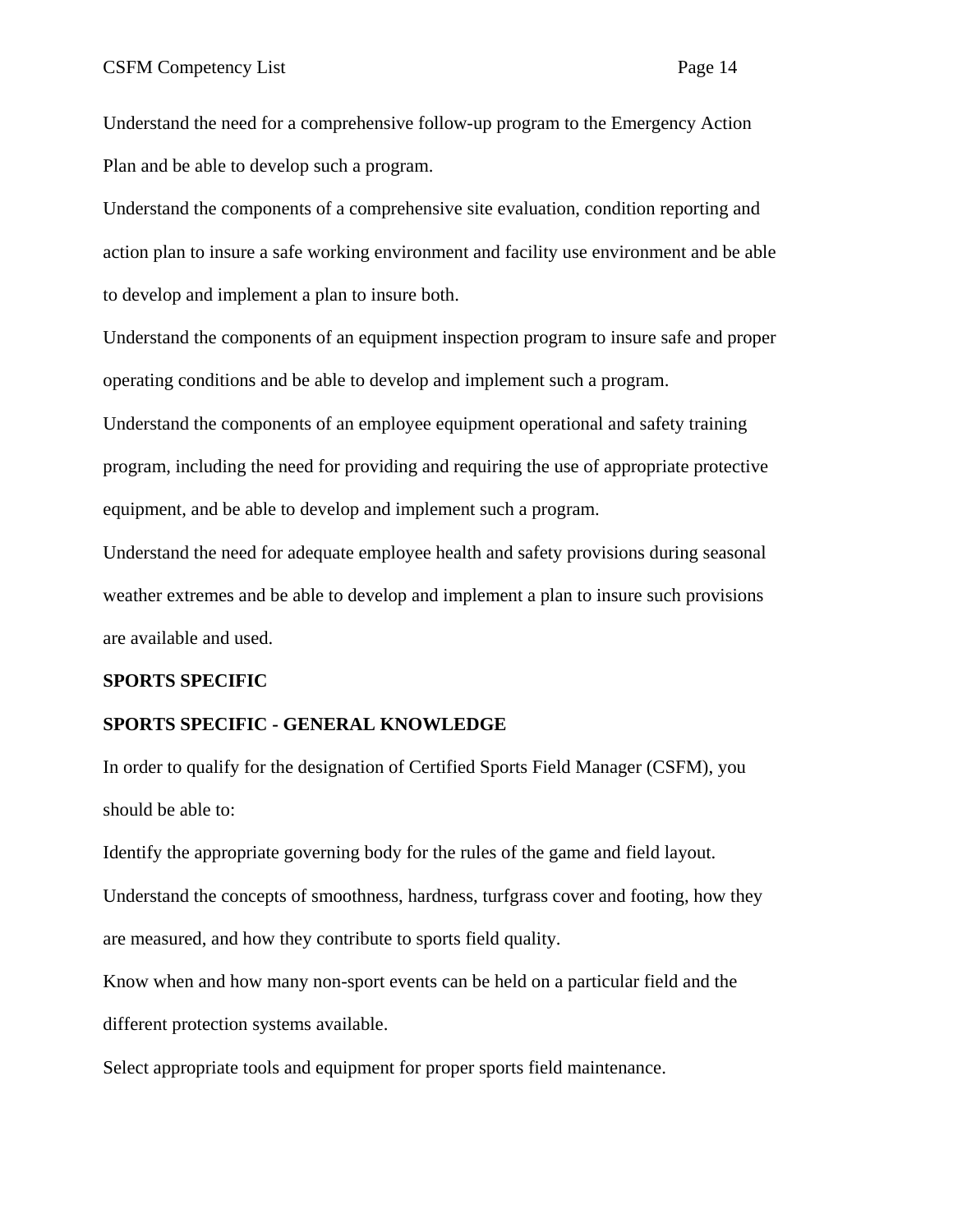Set up a preventive maintenance program for sports field equipment including: shop design, diagnostic and repair tools required, scheduling, troubleshooting and record keeping.

Understand field rotation strategies and how they can reduce wear areas in sports fields. Understand the use of various types of lining equipment to produce straight lines and true angles, arcs and circles.

Know the various types of field marking paints, pigments and colorants for various lining and stenciling requirements.

Effectively communicate with coaches, administrators, officials, players and the media. Develop and implement a vandalism abatement program using techniques such as fencing, alarm systems, security personnel, etc.

#### **SPORTS SPECIFIC – SAFETY**

Understand the development and implementation of a pre-game field safety inspection program and check list, including equipment, trash removal, irrigation equipment, lighting, bleachers, signage, placement of field equipment, out of play areas, communication equipment and emergency response system.

Understand the concepts of smoothness, hardness, turfgrass cover and footing, how they are measured, and how they contribute to sports field safety.

#### **SPORTS SPECIFIC – PLAYABILITY**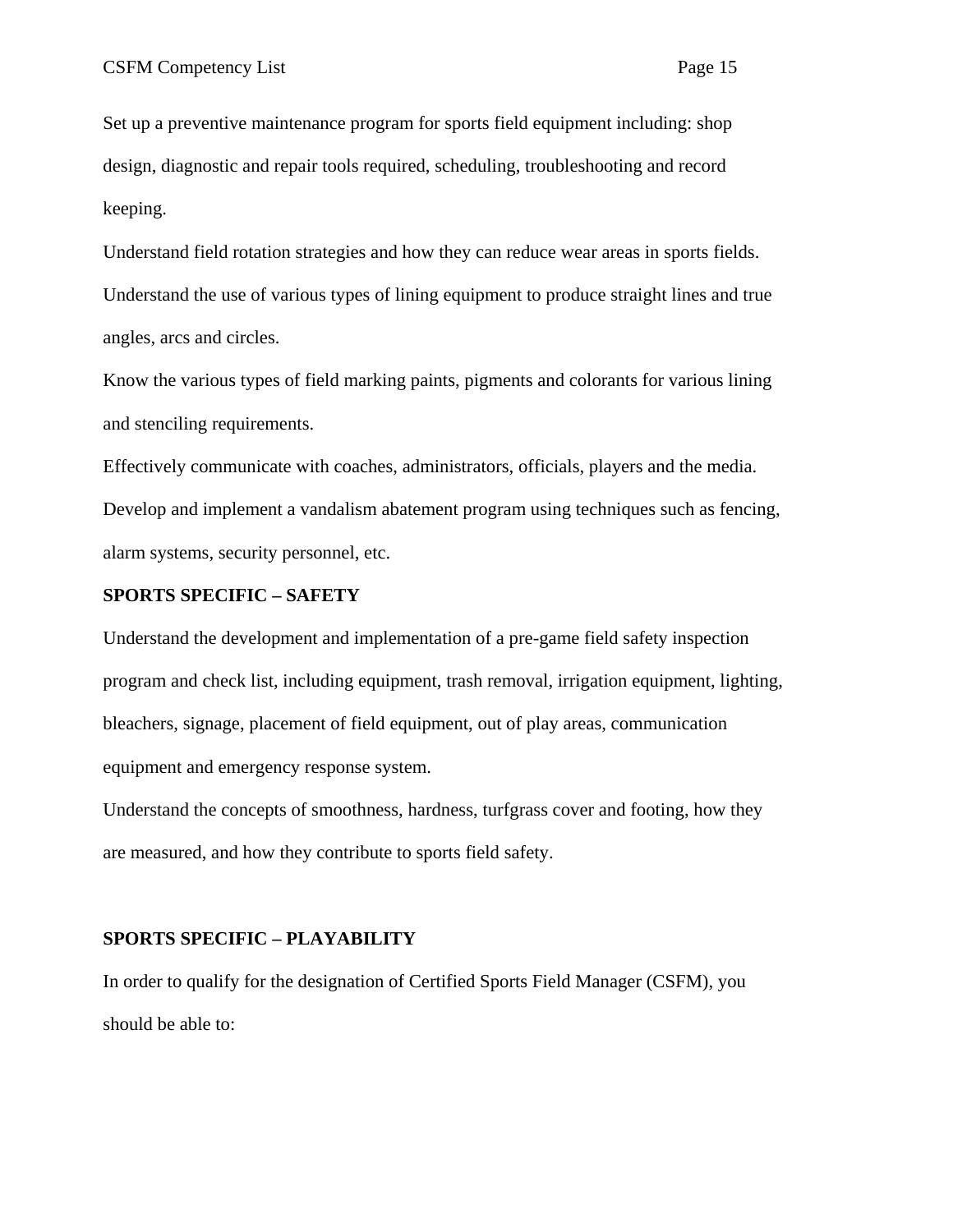Identify the three main aspects of sports field quality (Safety, Playability, Appearance) and have a working knowledge of the concepts of each.

Measure and interpret findings of sport field traction and surface stability using several methods.

Understand strategies to maximize traction and stability of sports fields.

Understand stabilization techniques for playing field surfaces using moisture control techniques, rolling and/or additives.

Have an understanding of the various ways of measuring and quantifying the main components of sports field performance i.e. traction (grip), hardness, ball rebound and resilience, and rolling resistance.

Have a working knowledge of the sport specific game equipment needed and the proper set up techniques and locations for each sport (i.e. goals, goal posts, dugouts, scoreboards, protective padding, etc.).

Assess soil moisture and interpret climatic conditions to determine whether or not field tarps are necessary prior to an event.

Be knowledgeable in the design and implementation of a plan to alleviate small area drainage problems using a variety of emergency repair techniques and such long term repair techniques as slit trenching, sand injections, French drains, etc.

Understand the various types of soil heating methods and what they are or are not capable of doing.

#### **SPORTS SPECIFIC FIELD MANAGEMENT: TURF AREAS**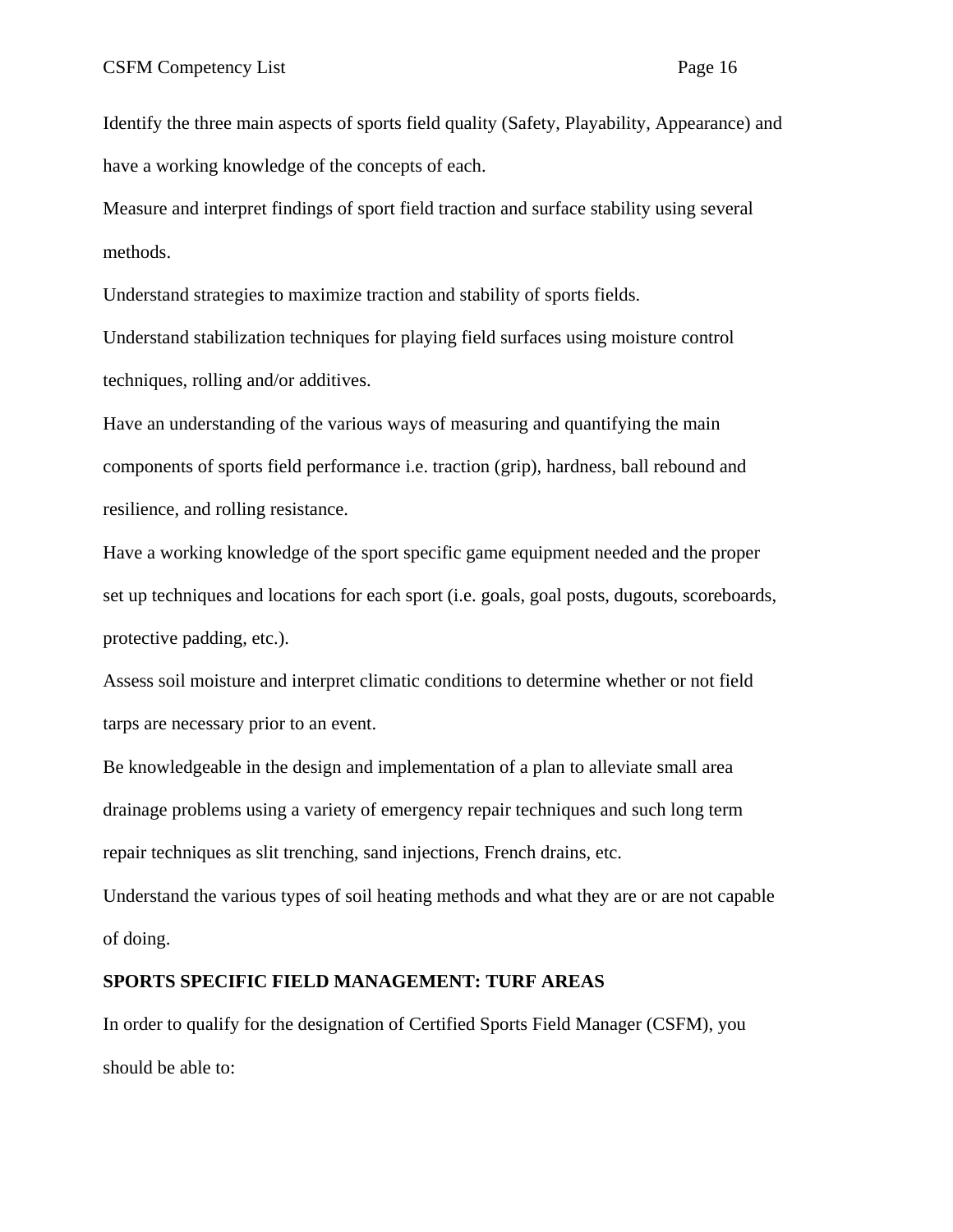Understand turfgrass variety and species selection based upon field soil profiles, climatic zones and field use demands.

Recommend and adjust pre-game frequency of irrigation to provide soil moisture levels conducive to good traction and stability.

Understand the effects of tarping for moisture control, snow cover control, and protection of turf areas and be able to develop an appropriate tarping plan.

Recommend and adjust height of cut and frequency of cut for various turfgrass species and field use.

Know the aesthetic and agronomic benefits of directional mowing and how it affects sports field playability.

Create and be flexible with a mowing plan that permits a successful pattern change.

Develop and implement management programs for multi-use fields using field lining strategies, nutrition strategies and cultural practices.

Schedule sport and non-sport events using agronomic principles to ensure the least amount of turf damage.

Understand the various root zone stabilization techniques and products and determine which are applicable in various situations.

Develop a game entertainment turf protection plan for such events as band performances, cheerleaders and other pre-game, post-game and intermission activities.

Understand the need for regular turf evaluation and be able to implement an evaluation program.

Be knowledgeable in the development of a program to utilize windows of opportunity so aeration, re-seeding, re-sodding, top dressing and other cultural practices can be scheduled.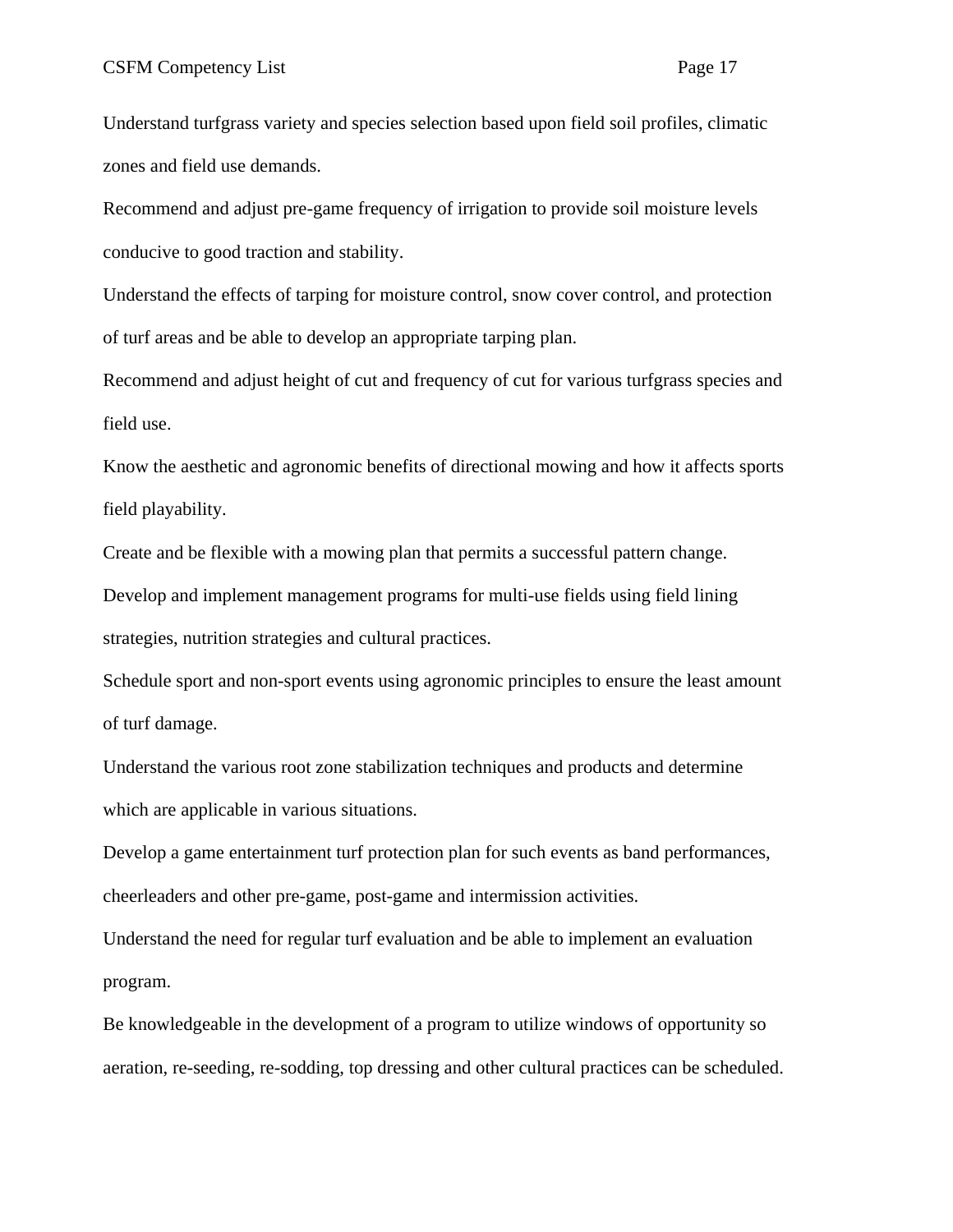Identify the problem areas of specific types of sports fields and develop corrective action using such cultural practices as: spiking, aerification, divot repair, overseeding, verticutting, fertilization, irrigation management, soil testing and root zone modification. Develop and implement a plan to repair wear areas during season on an emergency basis. Repair smaller divots during season.

Develop and implement a post game wear area repair strategy.

Develop and implement a post season field repair strategy.

Assess soil moisture and adjust irrigation frequency and amounts as necessary for both optimum turfgrass growth situations and optimum field performance.

Know and understand the various materials and products used in field/turfgrass protection i.e. sideline tarps, growth covers, rain tarps, etc.

Understand the basics of snow and rain removal from turf areas of sports fields.

## **SPORTS SPECIFIC FIELD MANAGEMENT: NON-TURF AREAS**

In order to qualify for the designation of Certified Sports Field Manager (CSFM), you should be able to:

Understand the basic infield soil amendments and how to keep the infield blend safe, firm and resilient.

Understand the specialized building and maintenance techniques for homeplate areas, baseball pitchers mounds and softball pitchers circles.

Understand skinned area maintenance techniques such as edging, scarification, dragging,

rolling, brushing, etc.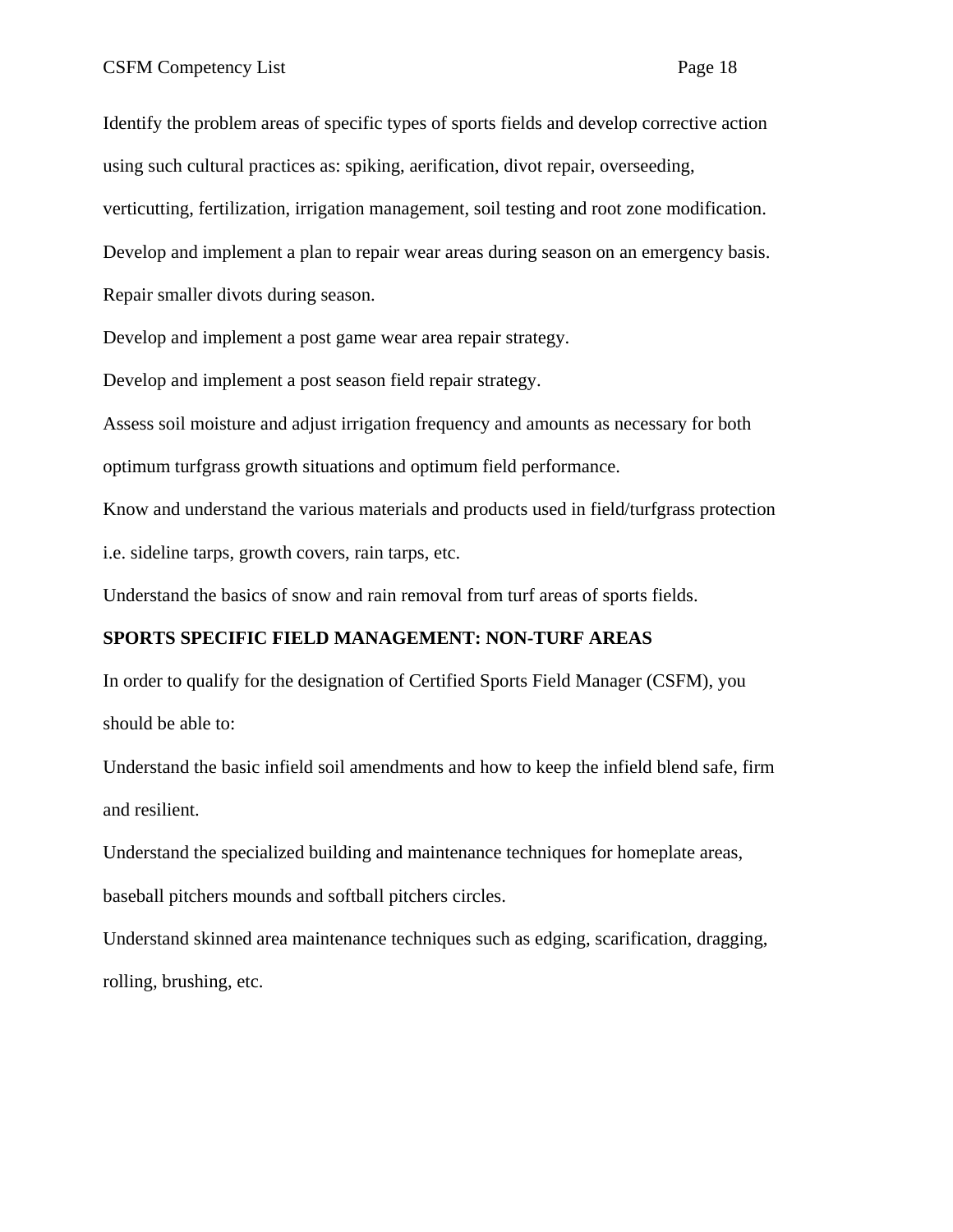Have a thorough knowledge of the different clay products available for the pitchers mounds, pitchers circles, batters box and lead off areas where additional stabilization is needed.

Understand the specific equipment necessary for maintaining: warning tracks, skinned areas, baseball and softball home plate areas, baseball pitchers mounds, softball pitchers circles, etc.

Understand how the percentages of clay, sand and silt effect skinned area performance. Understand the importance of moisture in the skinned area and be able to determine amounts of water necessary in the clay for proper play and scarification.

Understand the unique irrigation system needs of softball and baseball fields.

Understand the effects of tarping for moisture control and protection of non-turf areas and be able to develop an appropriate tarping plan.

Identify and implement short and long term solutions of lip buildup.

Understand the importance of warning track protection for player safety and understand the materials used and construction techniques.

Determine the proper alignment of screens and protective padding necessary during pregame warm-up.

Understand the basics of snow and rain removal from non-turf areas of sports fields. Develop an off-season plan to refurbish clay/skinned areas.

#### **SPORTS SPECIFIC FIELD MANAGEMENT: SYNTHETIC TURF**

In order to qualify for the designation of Certified Sports Field Manager (CSFM), you should be able to:

Be knowledgeable in field grooming and cleaning procedures.